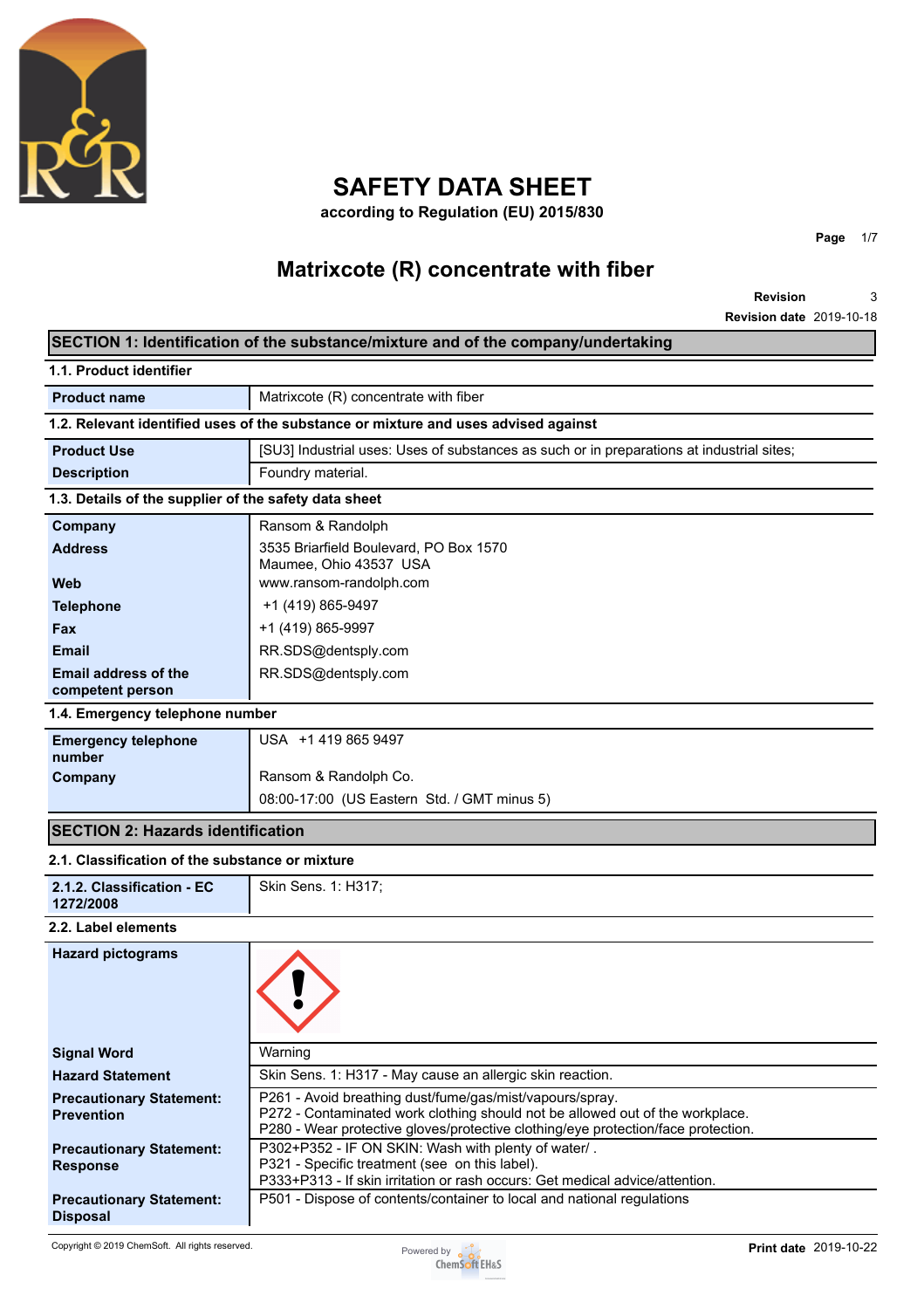### **Further information**

Not applicable. PBT and vPvB assessment.

## **SECTION 3: Composition/information on ingredients**

**3.2. Mixtures**

#### **EC 1272/2008**

| <b>Chemical Name</b>                                                                     | Index No.    | CAS No.                                     | EC No.    | <b>REACH Registration</b><br><b>Number</b>                                       | Conc.<br>(%w/w) | <b>Classification</b>                                                                                  |
|------------------------------------------------------------------------------------------|--------------|---------------------------------------------|-----------|----------------------------------------------------------------------------------|-----------------|--------------------------------------------------------------------------------------------------------|
| $2,2^{\prime},2^{\prime\prime}$ -<br>(Hexahydro-1,3,5-triazine-1,3,5-triyl<br>triethanol | 613-114-00-6 | 4719-04-4                                   | 225-208-0 |                                                                                  |                 | 0.5 - 1% Acute Tox. 4: H302; Skin<br>Sens. 1: H317;                                                    |
| <b>SECTION 4: First aid measures</b>                                                     |              |                                             |           |                                                                                  |                 |                                                                                                        |
| 4.1. Description of first aid measures                                                   |              |                                             |           |                                                                                  |                 |                                                                                                        |
| <b>Inhalation</b>                                                                        |              |                                             |           |                                                                                  |                 | Move the exposed person to fresh air. Seek medical attention if irritation or symptoms persist.        |
| Eye contact                                                                              |              | attention is required.                      |           |                                                                                  |                 | Rinse immediately with plenty of water for 15 minutes holding the eyelids open. Immediate medical      |
| <b>Skin contact</b>                                                                      |              | immediately with plenty of water.           |           |                                                                                  |                 | Remove all contaminated clothes and footwear immediately unless stuck to skin. Rinse                   |
| Ingestion                                                                                |              |                                             |           |                                                                                  |                 | Drink 1 to 2 glasses of water. If swallowed, rinse mouth with water (only if the person is conscious). |
| 4.2. Most important symptoms and effects, both acute and delayed                         |              |                                             |           |                                                                                  |                 |                                                                                                        |
| <b>Inhalation</b>                                                                        |              | May cause irritation to respiratory system. |           |                                                                                  |                 |                                                                                                        |
| Eye contact                                                                              |              | May cause irritation to eyes.               |           |                                                                                  |                 |                                                                                                        |
| <b>Skin contact</b>                                                                      |              | May cause sensitisation by skin contact.    |           |                                                                                  |                 |                                                                                                        |
| Ingestion                                                                                |              |                                             |           | May cause irritation to mucous membranes.                                        |                 |                                                                                                        |
| 4.3. Indication of any immediate medical attention and special treatment needed          |              |                                             |           |                                                                                  |                 |                                                                                                        |
| <b>Inhalation</b>                                                                        |              |                                             |           | Seek medical attention if irritation or symptoms persist.                        |                 |                                                                                                        |
| Eye contact                                                                              |              |                                             |           | Seek medical attention if irritation or symptoms persist.                        |                 |                                                                                                        |
| <b>Skin contact</b>                                                                      |              |                                             |           | Seek medical attention if irritation or symptoms persist.                        |                 |                                                                                                        |
| Ingestion                                                                                |              |                                             |           | Seek medical attention if irritation or symptoms persist.                        |                 |                                                                                                        |
| <b>SECTION 5: Firefighting measures</b>                                                  |              |                                             |           |                                                                                  |                 |                                                                                                        |
| 5.1. Extinguishing media                                                                 |              |                                             |           |                                                                                  |                 |                                                                                                        |
|                                                                                          |              |                                             |           | Use extinguishing media appropriate to the surrounding fire conditions.          |                 |                                                                                                        |
| 5.2. Special hazards arising from the substance or mixture                               |              |                                             |           |                                                                                  |                 |                                                                                                        |
|                                                                                          |              |                                             |           | Burning produces irritating, toxic and obnoxious fumes.                          |                 |                                                                                                        |
| 5.3. Advice for firefighters                                                             |              |                                             |           |                                                                                  |                 |                                                                                                        |
|                                                                                          |              |                                             |           | Self-contained breathing apparatus. Wear suitable protective clothing.           |                 |                                                                                                        |
| <b>SECTION 6: Accidental release measures</b>                                            |              |                                             |           |                                                                                  |                 |                                                                                                        |
| 6.1. Personal precautions, protective equipment and emergency procedures                 |              |                                             |           |                                                                                  |                 |                                                                                                        |
|                                                                                          |              | Wear suitable protective equipment.         |           |                                                                                  |                 |                                                                                                        |
| 6.2. Environmental precautions                                                           |              |                                             |           |                                                                                  |                 |                                                                                                        |
|                                                                                          |              | Do not allow product to enter drains.       |           |                                                                                  |                 |                                                                                                        |
| 6.3. Methods and material for containment and cleaning up                                |              |                                             |           |                                                                                  |                 |                                                                                                        |
|                                                                                          |              |                                             |           | Absorb with inert, absorbent material. Transfer to suitable, labelled container. |                 |                                                                                                        |
| 6.4. Reference to other sections                                                         |              |                                             |           |                                                                                  |                 |                                                                                                        |
|                                                                                          |              |                                             |           | See section [2, 8 & 13] for further information.                                 |                 |                                                                                                        |

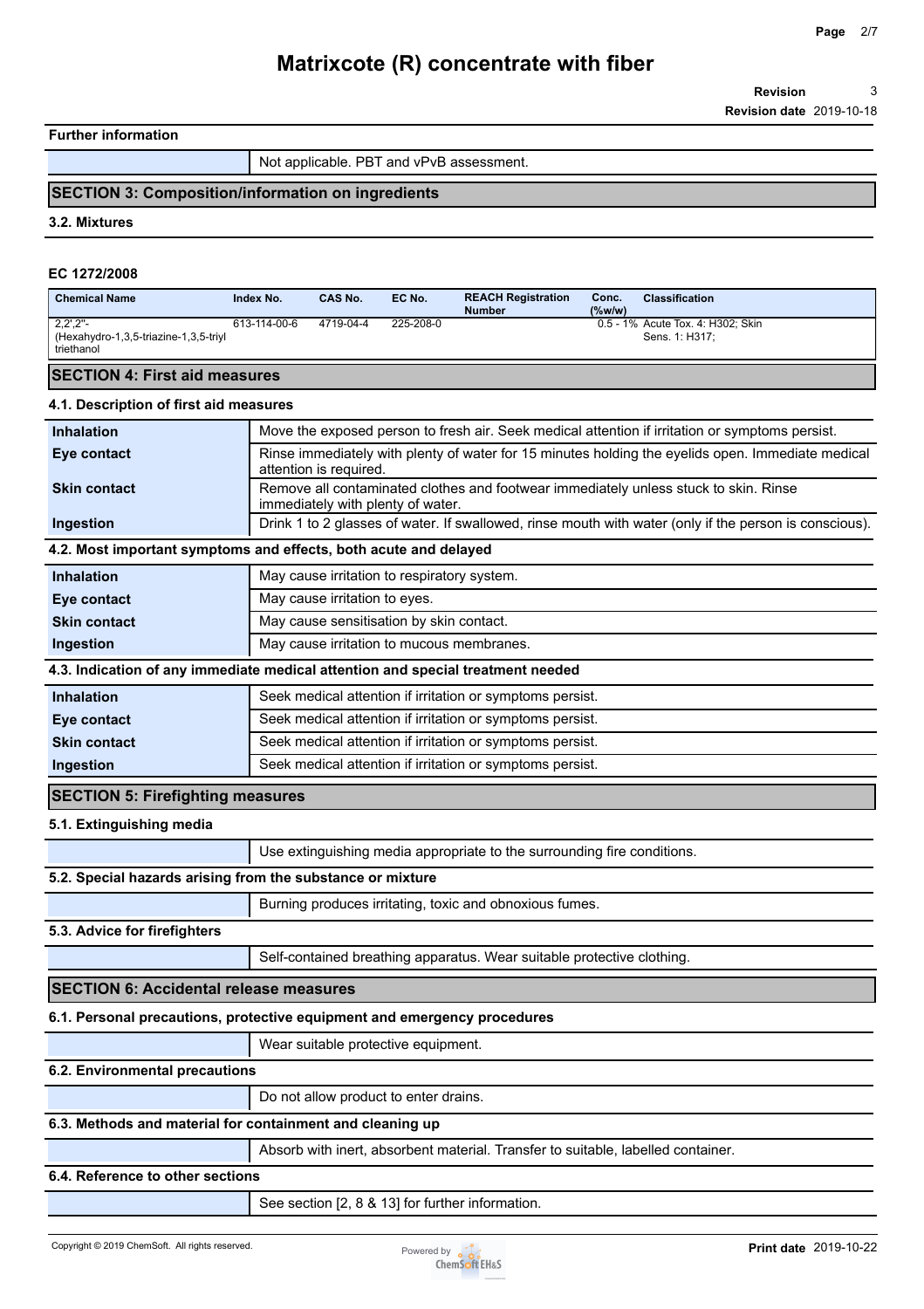**Revision** 3

**Revision date** 2019-10-18

## **SECTION 7: Handling and storage**

## **7.1. Precautions for safe handling**

|                                                                   | Avoid contact with eyes and skin. Ensure adequate ventilation of the working area. Wash hands<br>after handling the product. |  |
|-------------------------------------------------------------------|------------------------------------------------------------------------------------------------------------------------------|--|
| 7.2. Conditions for safe storage, including any incompatibilities |                                                                                                                              |  |
|                                                                   | Do NOT allow to freeze. Keep in a cool, dry, well ventilated area. Keep containers tightly closed.                           |  |
| 7.3. Specific end use(s)                                          |                                                                                                                              |  |
|                                                                   | Foundry material.                                                                                                            |  |
| <b>SECTION 8: Exposure controls/personal protection</b>           |                                                                                                                              |  |

### **8.1. Control parameters**

Ensure adequate ventilation of the working area.

### **8.1.1. Exposure Limit Values**

| Ethanolamine (2-Aminoethanol) | WEL 8-hr limit ppm: 1                           | WEL 8-hr limit mg/m3: $2.5$                       |
|-------------------------------|-------------------------------------------------|---------------------------------------------------|
|                               | WEL 15 min limit ppm: 3                         | WEL 15 min limit mg/m3: $7.6$                     |
|                               | WEL 8-hr limit mg/m3 total -<br>inhalable dust: | WEL 15 min limit mg/m3 total -<br>inhalable dust: |
|                               | WEL 8-hr limit mg/m3 total -                    | WEL 15 min limit mg/m3 total -                    |
|                               | respirable dust:                                | respirable dust:                                  |

### **8.2. Exposure controls**

| 8.2.1. Appropriate<br>engineering controls         | Ensure adequate ventilation of the working area. |
|----------------------------------------------------|--------------------------------------------------|
| 8.2.2. Individual protection<br>measures           | Apron (Plastic or rubber).                       |
| Eye / face protection                              | Approved safety goggles.                         |
| Skin protection -<br>Handprotection                | Wear suitable gloves.                            |
| <b>Respiratory protection</b>                      | Suitable respiratory equipment.                  |
| <b>SECTION 9: Physical and chemical properties</b> |                                                  |

**9.1. Information on basic physical and chemical properties**

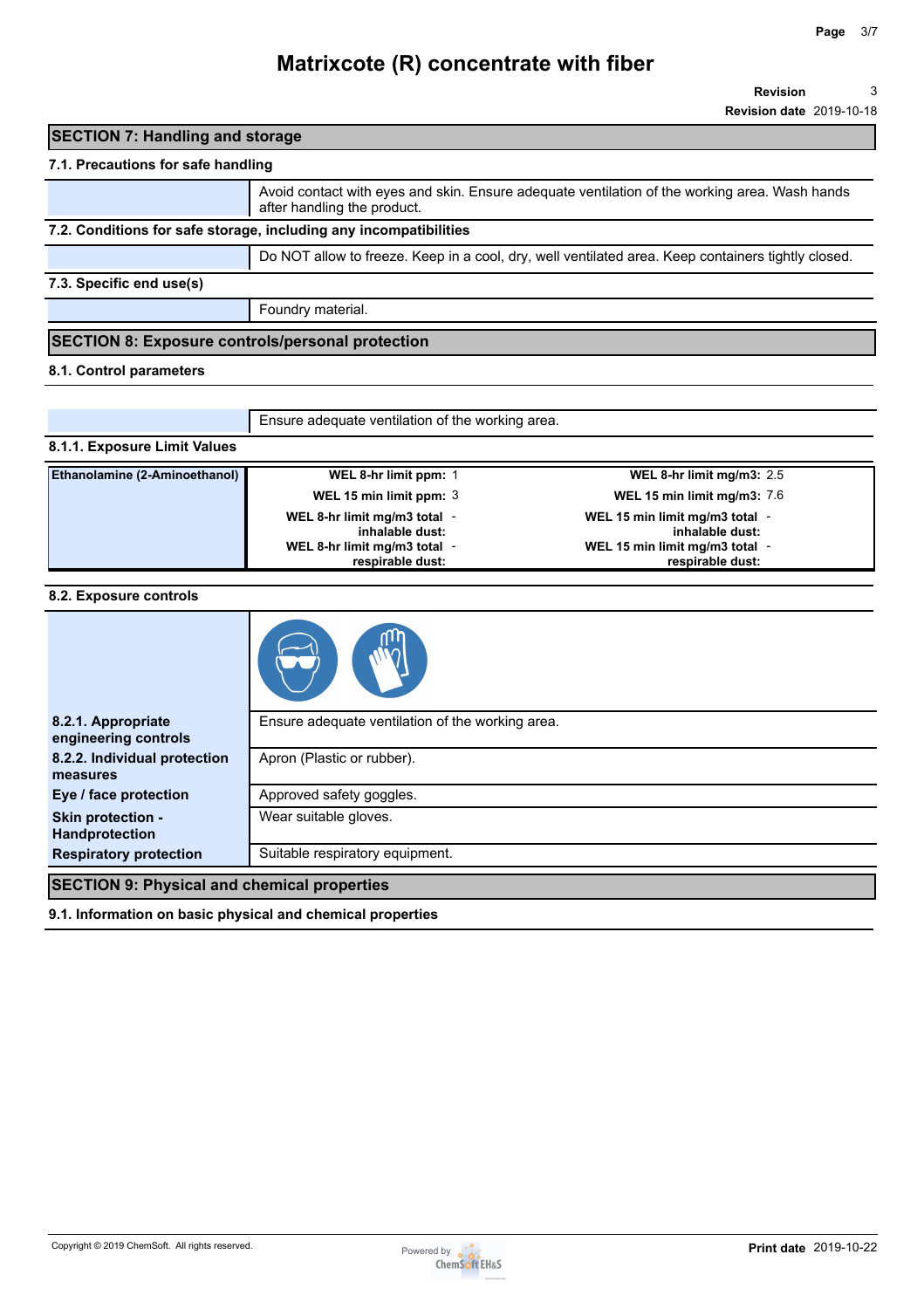**Revision Revision date** 2019-10-18 3

#### **9.1. Information on basic physical and chemical properties**

| Appearance                                  | Liquid                              |
|---------------------------------------------|-------------------------------------|
| <b>Colour</b>                               | Off white                           |
| Odour Slight                                |                                     |
| $pH$  9                                     |                                     |
| Miscible in   water                         |                                     |
| Partition coefficient   No data available   |                                     |
|                                             | Viscosity   No data available       |
|                                             | Vapour pressure   No data available |
|                                             | Freezing Point No data available    |
|                                             | Odour threshold   No data available |
|                                             | Vapour density   No data available  |
| Initial boiling point Not applicable.       |                                     |
| Evaporation rate Not applicable.            |                                     |
| Flammability (solid, gas) Not applicable.   |                                     |
| Relative density Not applicable.            |                                     |
|                                             | Fat Solubility Not applicable.      |
|                                             | Melting point Not applicable.       |
| <b>Explosive properties</b> Not applicable. |                                     |
| Oxidising properties Not applicable.        |                                     |
| Autoignition temperature Not applicable.    |                                     |
| Solubility                                  | Soluble in water                    |

### **9.2. Other information**

|                                       | Gas group No data available           |
|---------------------------------------|---------------------------------------|
|                                       | <b>Conductivity</b> No data available |
|                                       | Surface tension No data available     |
|                                       | <b>Bulk Density</b> Not applicable.   |
| Benzene Content Not applicable.       |                                       |
|                                       | Lead content Not applicable.          |
| VOC (Volatile organic Not applicable. |                                       |
| compounds)                            |                                       |

## **SECTION 10: Stability and reactivity**

**10.1. Reactivity**

|                                              | Not applicable.                          |  |
|----------------------------------------------|------------------------------------------|--|
| 10.2. Chemical stability                     |                                          |  |
|                                              | Stable under normal conditions.          |  |
| 10.3. Possibility of hazardous reactions     |                                          |  |
|                                              | No Significant Hazard.                   |  |
| 10.4. Conditions to avoid                    |                                          |  |
|                                              | Direct sunlight. Do NOT allow to freeze. |  |
| 10.5. Incompatible materials                 |                                          |  |
|                                              | Sodium chloride.                         |  |
| 10.6. Hazardous decomposition products       |                                          |  |
|                                              | None.                                    |  |
| <b>SECTION 11: Toxicological information</b> |                                          |  |
| 44 4 Julesmentian an teulastaniasta flante   |                                          |  |

#### **11.1. Information on toxicological effects**

**Acute toxicity** No data is available on this product.

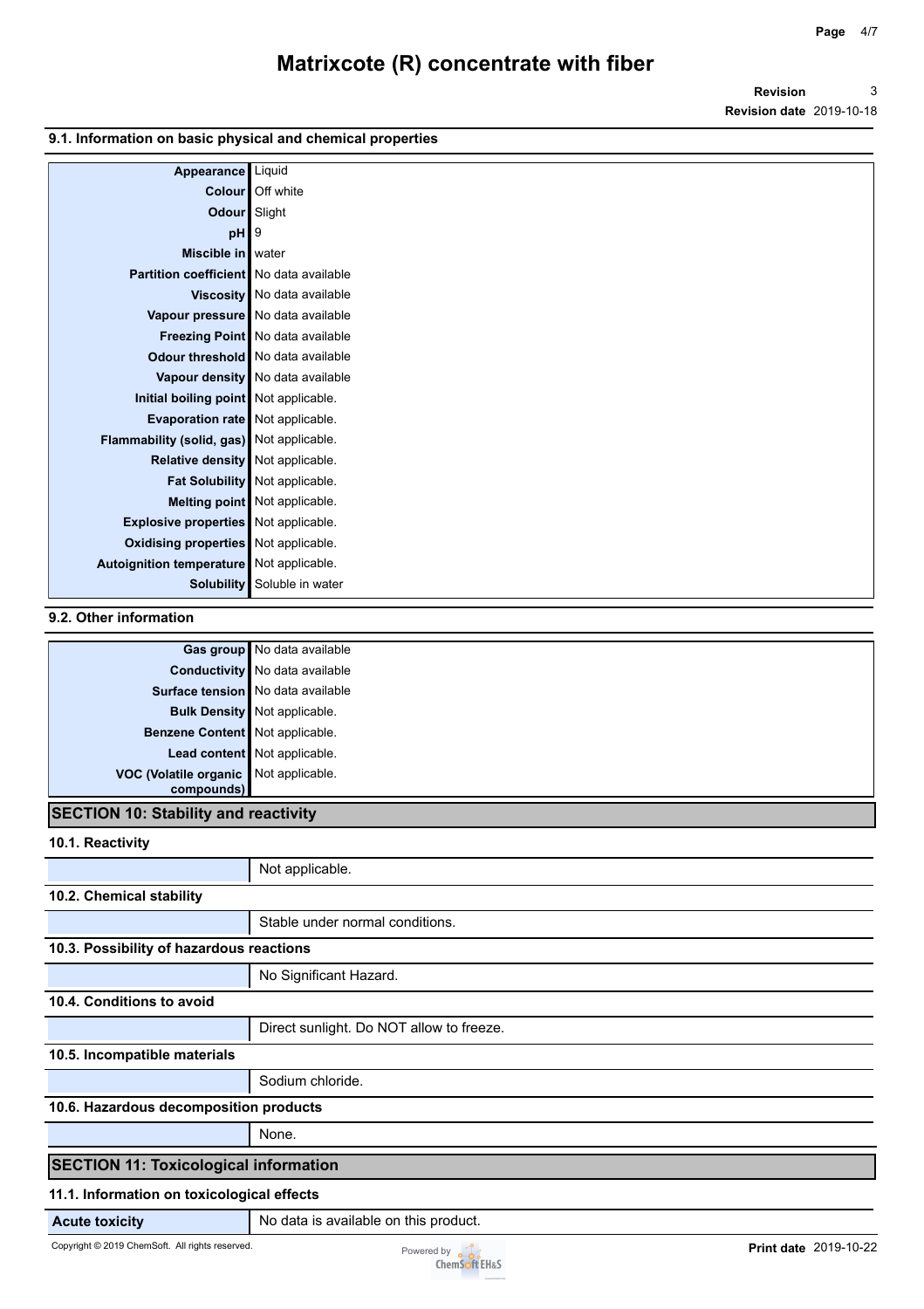**Revision Revision date** 2019-10-18 3

## **11.1. Information on toxicological effects**

| <b>TI.I. INTOINTANON ON WARDOLOGICAL CHECKS</b> |                                                                   |  |  |
|-------------------------------------------------|-------------------------------------------------------------------|--|--|
| <b>Skin corrosion/irritation</b>                | May cause irritation to skin.                                     |  |  |
| Serious eye damage/irritation                   | May cause irritation to eyes.                                     |  |  |
| <b>Respiratory or skin</b><br>sensitisation     | May cause sensitisation by skin contact.                          |  |  |
| <b>Germ cell mutagenicity</b>                   | Based on available data, the classification criteria are not met. |  |  |
| Carcinogenicity                                 | Based on available data, the classification criteria are not met. |  |  |
| <b>Reproductive toxicity</b>                    | Based on available data, the classification criteria are not met. |  |  |
| <b>STOT-single exposure</b>                     | Based on available data, the classification criteria are not met. |  |  |
| <b>STOT-repeated exposure</b>                   | Based on available data, the classification criteria are not met. |  |  |
| <b>Aspiration hazard</b>                        | Based on available data, the classification criteria are not met. |  |  |
| <b>Repeated or prolonged</b><br>exposure        | May cause irritation to skin.                                     |  |  |
| 11.1.4. Toxicological Information               |                                                                   |  |  |
| Matrixcote (R) concentrate with<br>fiber        | <b>Oral Rat LD50: &gt;2000 mg/kg</b>                              |  |  |

## **SECTION 12: Ecological information**

#### **12.1. Toxicity**

| Matrixcote $(R)$ concentrate with $\blacksquare$ | Daphnia EC50/48h: 100.000 mg/l | Fish LC50/96h: 100.000 mg/l |
|--------------------------------------------------|--------------------------------|-----------------------------|
| fiber                                            | Algae EC50/72h: >100           |                             |

### **12.2. Persistence and degradability**

| $\overline{a}$ and $\overline{a}$ and $\overline{a}$ and $\overline{a}$ and $\overline{a}$ and $\overline{a}$ and $\overline{a}$ and $\overline{a}$ and $\overline{a}$ and $\overline{a}$ and $\overline{a}$ and $\overline{a}$ and $\overline{a}$ and $\overline{a}$ and $\overline{a}$ and $\overline{a}$ and $\overline{a}$ and |                                       |
|------------------------------------------------------------------------------------------------------------------------------------------------------------------------------------------------------------------------------------------------------------------------------------------------------------------------------------|---------------------------------------|
|                                                                                                                                                                                                                                                                                                                                    | No data is available on this product. |

**12.3. Bioaccumulative potential**

Does not bioaccumulate.

### **Partition coefficient**

|                        | Matrixcote (R) concentrate with No data available<br>fiber |
|------------------------|------------------------------------------------------------|
| 12.4. Mobility in soil |                                                            |
|                        | Not determined.                                            |

## **12.5. Results of PBT and vPvB assessment**

Not applicable.

**12.6. Other adverse effects**

Not applicable.

## **SECTION 13: Disposal considerations**

### **13.1. Waste treatment methods**

|                            | Dispose of in compliance with all. local and national regulations.                                                  |
|----------------------------|---------------------------------------------------------------------------------------------------------------------|
| <b>Disposal methods</b>    |                                                                                                                     |
|                            | Contact a licensed waste disposal company.                                                                          |
| Disposal of packaging      |                                                                                                                     |
|                            | Do NOT reuse empty containers. Empty containers can be sent for disposal or recycling.                              |
| <b>Further information</b> |                                                                                                                     |
|                            | For disposal within the EC, the appropriate code according to the European Waste Catalogue<br>(EWC) should be used. |

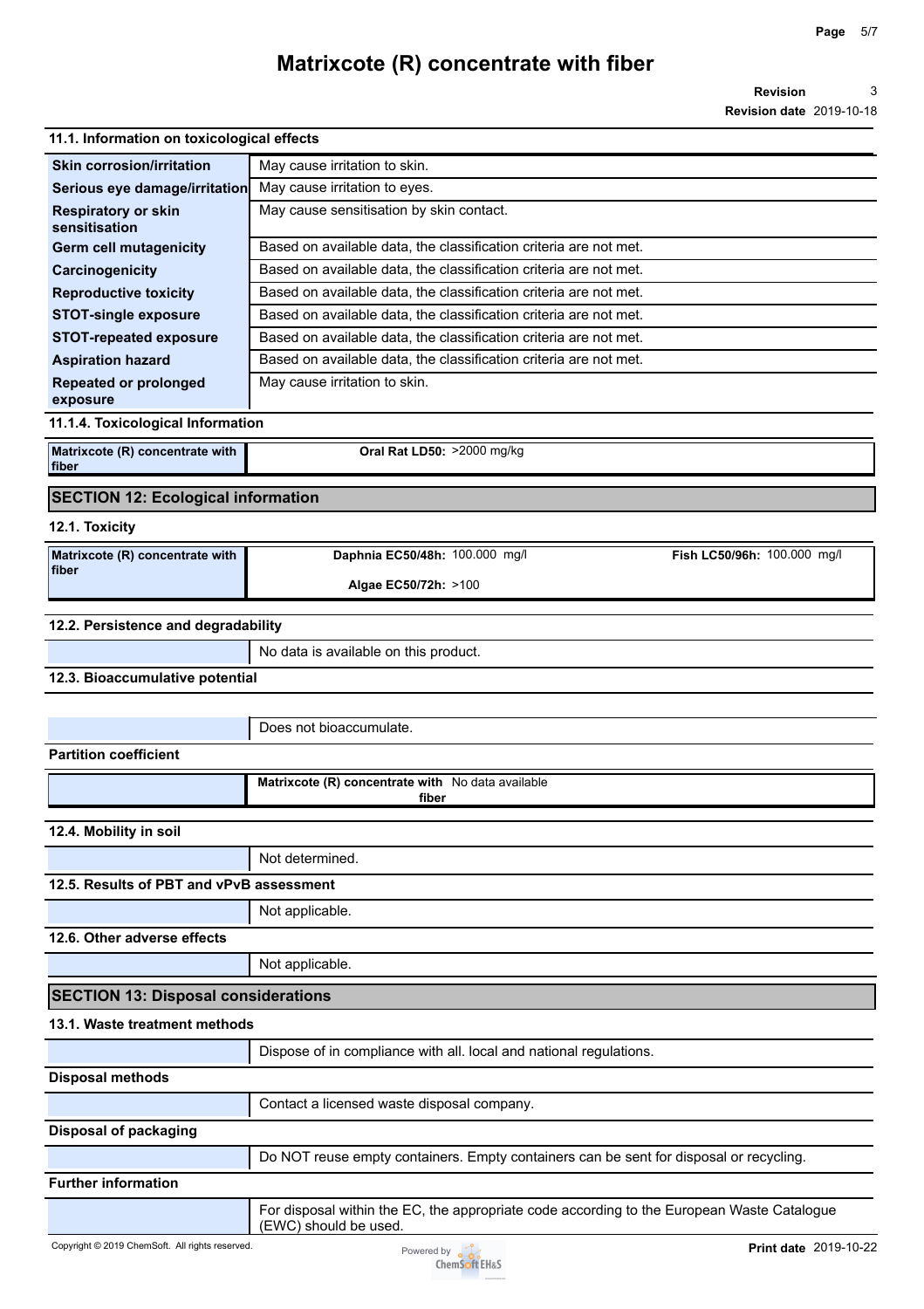